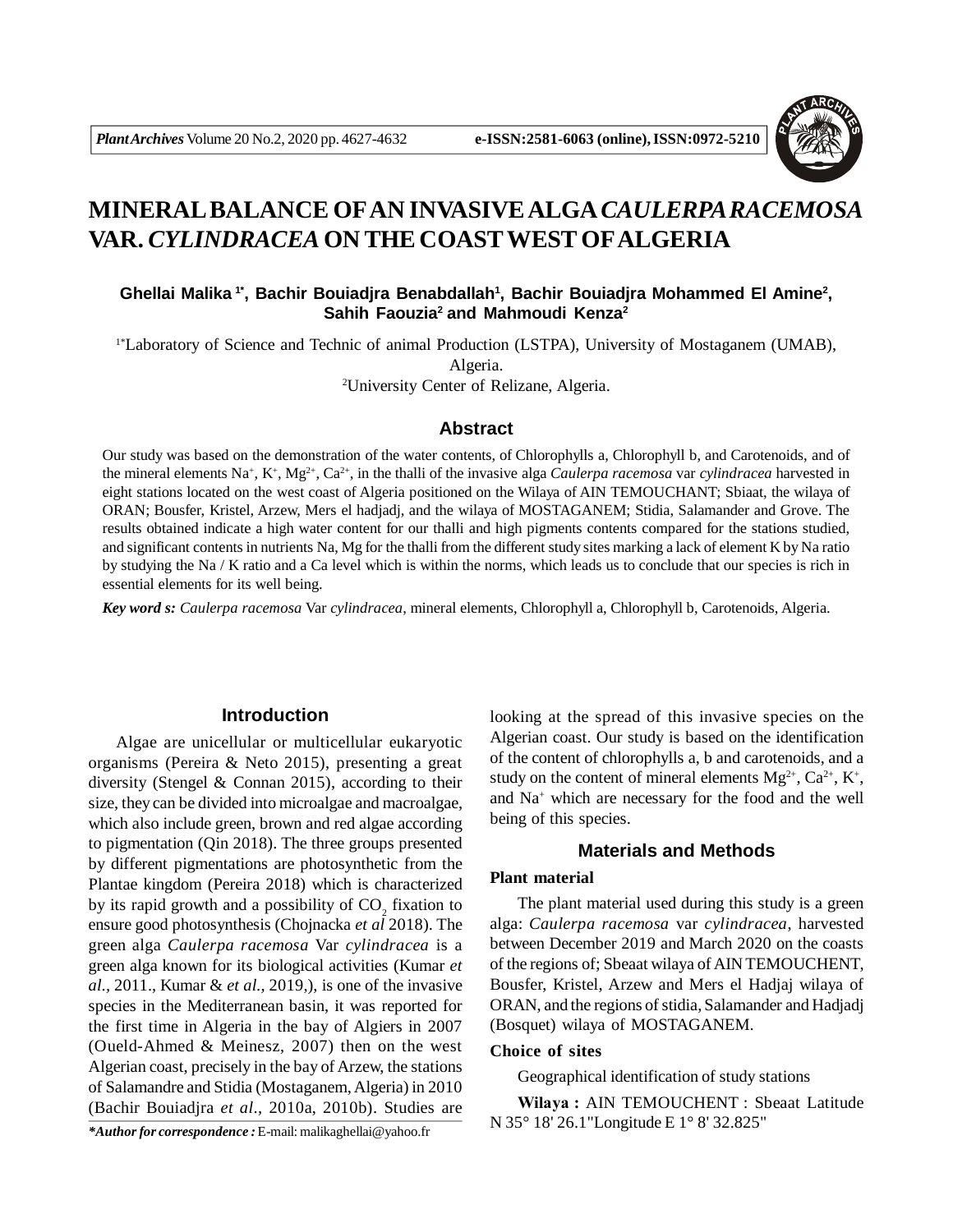

Fig. 1: Geographical location of the study stations (Google Earth, 2020).

**Wilaya:** ORAN : Bou sfer Latitude N35°43'36 Longitude E"0°51'0"

- Kristel Latitude N 35 $\degree$  492 343 Longitude E 0 $\degree$ 292 003
- · Arzew Latitude N 35°51'01" Longitude E 0°19'04"
- Mers el Hadjadj Latitude N 35° 472 003 Longitude E 0° 102 003
- **Wilaya :** MOSTAGANEM : Stidia Latitude N 35° 502 003 Longitude E 0° 002 003
- Salamandre Latitude N 35° 562 003 Longitude  $E 0^{\circ} 052 003$
- · Hadjaj (Bosquet) Latitude N36° 062 003 Longitude E 0° 202 003

#### **Preparation of samples**

In the laboratory, the harvested plant material was washed several times with tap water to remove excess salt, grains of sand, other algae and other particles. then weighed separately to have the fresh weight, then dried in the open air for a few days until having a dehydrated product, then put in the oven at 40°C for 24 hours to facilitate its grinding, or the measurement of the weight dry was established. The final product was ground using a mortar separately for each plant material collected in each station, as soon as it left the oven (to maintain its maximum dehydration). Finally, the powder obtained was kept in labeled pill boxes, put in the freezer until the day

of extraction and dosage of the miner elements. We weighed apart a quantity of fresh material for the analysis of the chlorophyll a, b and carotenoid contents.

# **Parameters analyzed**

#### **The water content**

The water content was identified using the following formula:

Water content% = Fresh weight - Dry weight / Fresh weight \* 100

## **Estimation of pigments**

We weighed 100 mg of fresh material from the thallus of *Caulerpa racemosa* from each station studied with four repetitions. Our plant material was ground in 10ml of 80% acetone and then stored cool at 4 ° C in the dark for 48 hours then read using the UV spectrophotometer to have the optical density at different wavelengths; 645, 663 et 480 nm. (Kirk & Allen, 1965)

Chlorophyll a (mg/g for wt.) =  $12.7 \times A663$  – 2.69×A645

Chlorophyll 'b' (mg/g for wf) =  $22.9 \times A645 - 4.68 \times$ A 663

Carotenoid (mg/g for wf) =  $4 \times (A480) \times 10 / 500$ 

#### **The mineral content**

The method used was acid attack according to Vogel-Milkus & *et al.,* (2005); 60 mg of the vegetable powder of each sample are dissolved in 7 ml of mixture  $(HNO<sub>3</sub>/$  $HClO<sub>4</sub>$  (7V / 1V), incubated in the dark for 24 hours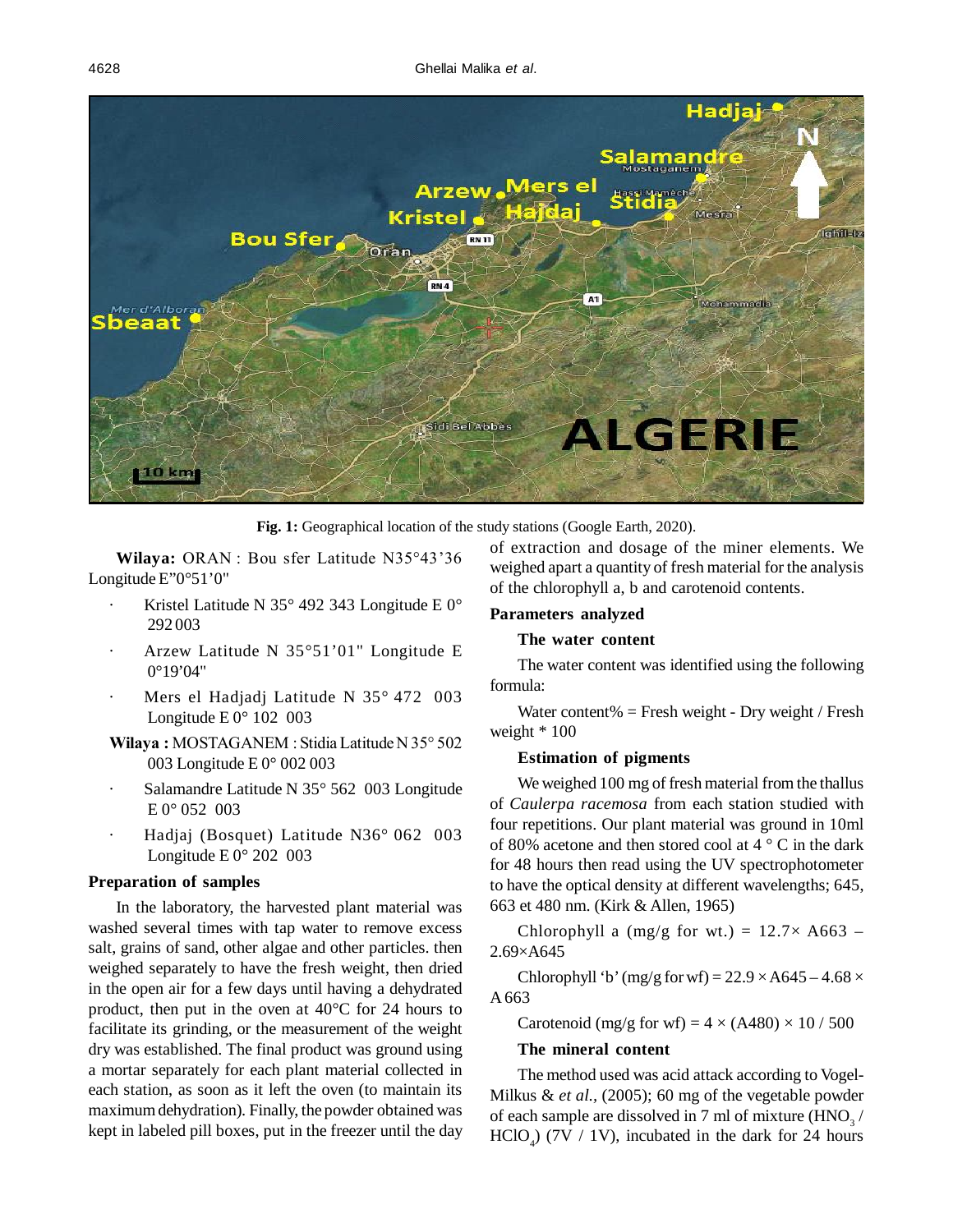then diluted in 10 ml of  $0.2\%$  HNO<sub>3</sub> and then read at using an atomic absorption spectrophotometer

## **Statistical analysis**

The results were analyzed statistically using the Statistica 6 software. Analysis of variance (ANOVA) was used to test that the means of measured outcomes. Fisher's Least Significant Differences (LSD) was used to compare pairs of mean at  $\pm=0.05$ .

## **Results**

#### **1. The water content**



**Fig. 2:** Water content in the thalli of *Caulerpa racemosa* var *cylindracea* collected in the different stations studied.

The water content could record more or less important values for the thalli of *Caulerpa racemosa* harvested in all the study sites. It marked its minimum at Kristel station with the value  $105.76 \pm 0.2\%$  and the maximum at the sbiaat station reaching a value of  $110.36 \pm 0.39\%$ 

### **2. Pigment content**



**Fig. 3:** Content of Chlorophyll a, Chlorophyll b, and, carotenoids in the thalli of *Caulerpa racemosa* var *cylindracea* harvested at the various stations studied.

The chlorophyll a content was between the minimum for the thalli harvested from the Sbiaat station of a value of  $8.82 \pm 3.69$  mg / g reaching the maximum in the thalli

harvested from the Stidia station of a value of 17.58  $\pm$ 7.43 mg / g.

Concerning Chlorophyll b, the values were important and sometimes larger than those of Chlorophyll a, varying between the minimum value at the Sbiaat station for 7.36  $\pm$  4.91 mg / g, from 13.02  $\pm$  7, 76 mg / g for the Bousfer station and  $10.89 \pm 2.87$  mg / g for Bosquet recording a relatively lower Chlorophyll b content than Chlorophyll a, unlike those of the other sites marking important values of Chlorophyll b compared to Chorophyll a reaching a maximum of  $23.11 \pm 17.56$  mg / g for Stidia.



var *cylindracea* collected in the different stations studied.

The carotenoid pigments are less important and rare in the thalli of all the stations compared to the concentrations in Chlorophylls a, and b, with an interval of  $0.09 \pm 0.06$  mg / g for the station of Sbiaat up to 0.24  $\pm$  0.001 mg / g for Bousfer.

## **3. The content of mineral elements**

Our results were compared with those of IAEA 413 (International Atomic Energy Agency., 2010)



var *cylindracea* collected in the different stations studied.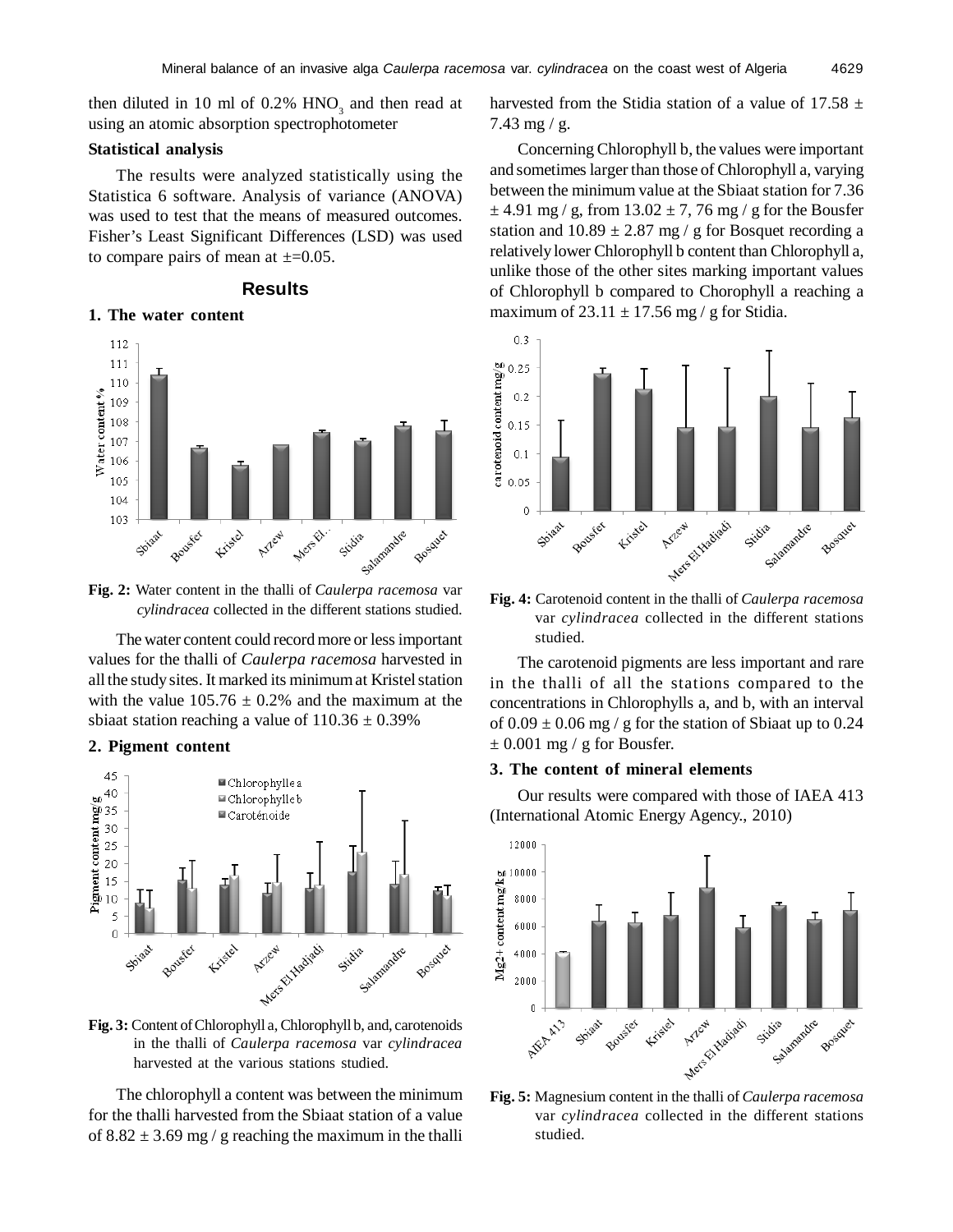For magnesium, the values recorded were above that of the IAEA 413 (4058  $\pm$  117 mg / kg), with an interval of 6253.87  $\pm$  762 mg / kg for Bousfer up to 8793.24  $\pm$  2409 mg / kg for Arzew. Values which were clearly high indicate the high content of these algae in this element  $(Mg^{2+}).$ 



**Fig. 6:** Calcium content in the thalli of *Caulerpa racemosa* var *cylindracea* collected in the different stations studied.

For Calcium, the thalli obtained at the two sites Sbiaat and Bosquet marked slightly lower values compared to that of IAEA 413; (3143  $\pm$  112 mg / kg) respectively  $3093.99 \pm 1796$  mg / kg, and  $2777.8 \pm 635$  mg / kg. For the other study sites, the calcium content was more or less significant reaching up to  $4421.41 \pm 504$  mg/kg for Bousfer.



**Fig. 7**: Potassium content in the thalli of *Caulerpa racemosa* var *cylindracea* harvested in the different stations studied.

The potassium content was low for the thalli analyzed compared to the IAEA 413 (10740  $\pm$  270 mg / kg). The marked values are around  $1738.18 \pm 253$  mg / kg for Sbiaat up to  $5831.47 \pm 692$  mg / kg for Arzew.

Unlike Potassium, the sodium content was at its maximum compared with that of IAEA 413 (375  $\pm$  20 mg / kg) worth  $11,417.87 \pm 507$  mg / kg for Sbiaat to



**Fig. 8:** Sodium content in the thalli of *Caulerpa racemosa* var *cylindracea* collected in the different stations studied.



*cylindracea* collected in the different stations studied.

have the maximum of 24,507,  $35 \pm 1550$  mg / kg at the Grove level.

The Na / K Ratio indicates significant values varying from  $3.12 \pm 0.3$  for the Arzew station up to  $6.72 \pm 1.44$ for Sbiaat and  $7.01 \pm 0.45$  for Stidia this justifies the presence of the element Na in our samples in high concentration.



**Fig. 10:** Comparative mineral content in thalli of *Caulerpa racemosa* var *cylindracea* collected in the different stations studied.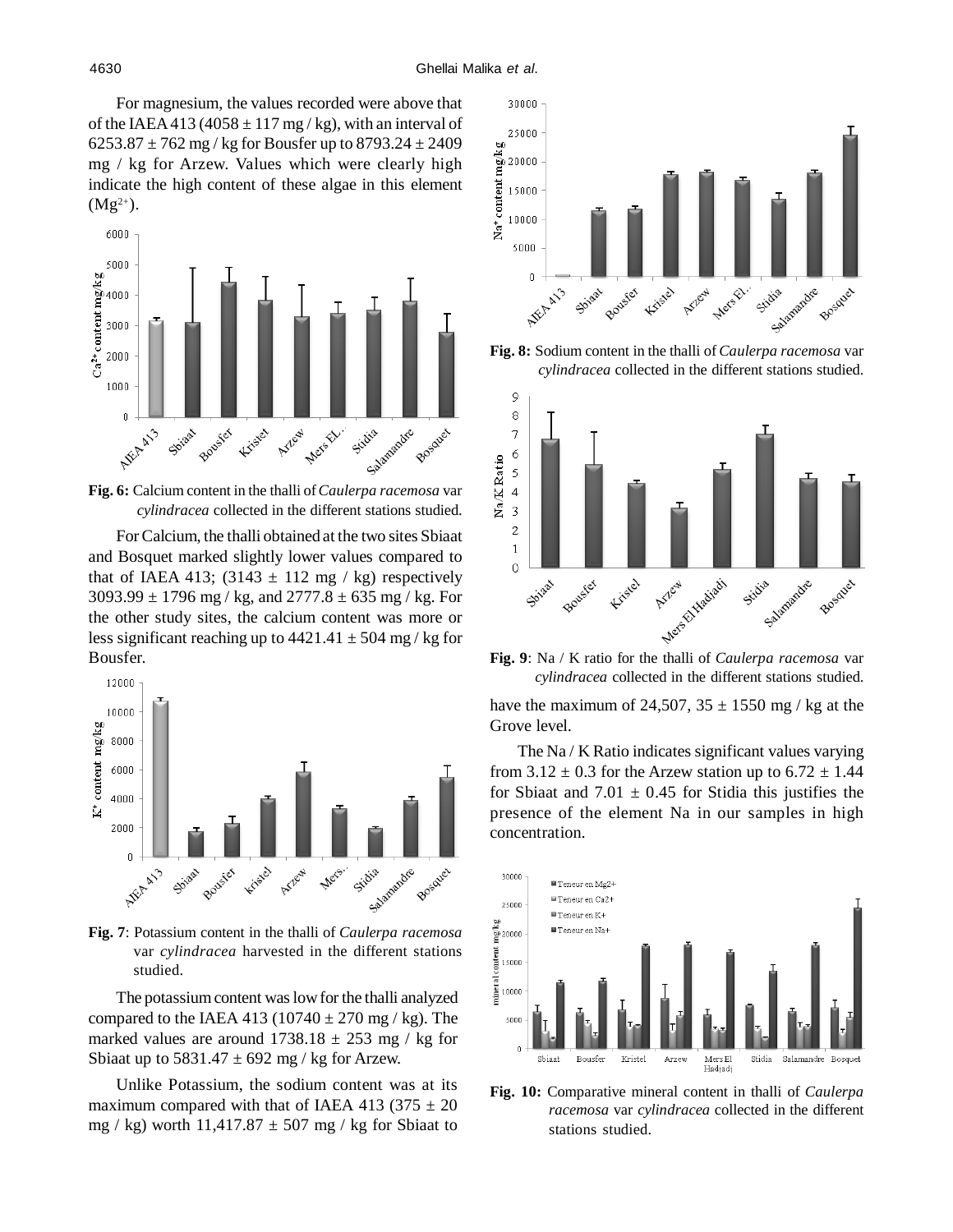All of our results allowed us to make a comparison between the content of different mineral elements in order to classify them according to the need of this alga in these minerals which are essential for its well being. These results allowed us to establish a very strong record in Sodium content in the first place for all the study sites, in the second place a high magnesium content which is also important for the individual and then the other two elements, also showing that Sodium and Potassium are in competition. For Calcium, despite its reduced content, it is in balance with the thresholds; Na> Mg> Ca> K.

Statistical analysis showed a highly significant difference  $(p \lt 0.05)$  between the contents of all the mineral elements for the thalli from the different stations studied.

## **Discussion**

Macroalgae, or algae, grow on the seabed, rocky shores and other substrates and represent perennial multilayered vegetation growing photosynthetically (Singh & *et al.,* 2015). Algae are generally found in the intertidal region and undergo various chronic stresses, including desiccation, intense irradiance, ultraviolet radiation, salinity and submersion or exposure resulting from regular periodic tide rhythms (Kumar and Ralph 2017), which influence their productivity.

Our results show that the chlorophyll a and b content was important compared to the results of Suparna Roy, (2020) of the different species of *Caulerpa*; *C. racemosa* (Chlorophyll-a -  $6.58 \pm 0.17$  mg / g dry weight; and Chlorophyll-b-  $6.86 \pm 0.11$  mg / g dry weight), *C*. *racemosa* var. *macrophysa* (chlorophyll-a, - 6.94 ± 0.15 mg / g dry weight and Chlorophyll-b,  $-9.12 \pm 0.12$  mg / g dry weight), *C. scalpelliformis* (Chlorophyll-a, - 7.30 ± 0.15 mg / g dry weight and Chlorophyll-b,  $-8.58 \pm 0.37$ mg / g dry weight). and green algae *C. racemosa* var. *macrophysa*  $(9.12 \pm 0.12 \text{ mg} / \text{g} \text{ dry weight})$ .

The carotenoid content of our species was also important compared to other algae species (Suparna Roy, 2020) The carotenoid content varied from a wide range, the red alga Gracilaria foliifera had the highest carotenoid content of  $0.054 \pm 0.03$  mg / g dry weight, followed by  $0.04 \pm 0.002$  mg / g dry weight as Carotenoid content of green algae *Caulerpa racemosa* var. *macrophysa*

According to the literature, the mineral content in algae generally varies between 8% and 40% (MacArtain & *et al*., 2007) Most studies suffer from serious experimental limitations, including short duration of the study, small sample size and insufficient documentation of active ingredients. He there is relatively little literature describing the mineral content of macroalgae and microalgic foods (Cabrita & *et al*., 2016)

Our study was based on the comparison between our results and the results obtained for the IAEA 413 (2010) as a reference for the maximum admissible dose for which our samples of *Caulerpa racemosa* exceeded the nutrient dose thresholds Na, Ca, Mg

The study by Kumar & *al* (2010) on three species of *Caulerpa* showed that the content of mineral elements was as follows; Na> K> Ca> Mg recording values for C reacmosa; (Na)  $10.64 \pm 0.29\%$  (K)  $5.03 \pm 0.32\%$  $(Ca)$  4.76  $\pm$  0.87% > (Mg) 1.61  $\pm$  0.15%.

The sodium potassium ratio (Na / K) was 2.12  $\pm$ 0.19%.

## **Conclusion**

*Caulerpa racemosa* var *cylindracea,* the species introduced into the Mediterranean Sea, and the Algerian coast in particular, a species rich in minerals essential for plant life, in a way sodium, magnesium, calcium by exceeding the maximum admissible doses, which makes it hyperaccumulative nutritive matter determining the following equation Na> Mg> Ca> K. even in pigmentary matter, it is rich in chlorophyllian pigments, that can make it useful in the food or agricultural field.

## **References**

- Bachir Bouiadjra, B., N. Belbachir, M.Y. Benkada, A. Maarouf and H. Riad (2010b). On the presence of the marine alga *Caulerpa racemosa* (Forsskal) J, Agardh (Caulerpales, Chlorophyta) in front of the Mostaganemoise coast (West Algeria). *Acta Botanica Malacitana*, **35**.
- Bachir Bouiadjra, B., M.Z. Taleb, A. Marouf, M. Youcef Benkada and H. Riadi (2010a). First record of the invasive alga *Caulerpa racemosa* ( caulerpales, chlorophyta ) in the Gulf of Arzew ( western Algeria ), Aquatic Invasion, volume 5, supplement 1: S 97 : S101.
- Cabrita, A.R.J., M.R.G. Maia, H.M. Oliveira, I. Sousa-Pinto, A.A. Almeida, E. Pinto and A.J.M. Fonseca (2016). Tracing seaweeds as mineral sources for farmanimals. *J. Appl. Phycol.*, **28:** 3135–3150.
- Chojnacka, K., P.P. Wieczorek, G. Schroeder and I. Michalak (2018). Algae biomass: characteristics and applications. Springer, Berlin, 146 p.
- IAEA; International Atomic Energy Agency (2010). IAEA Analytical Quality in Nuclear Applications Series No. 14 Reference Material IAEA 413: Major, Minor and Trace Elements in Algae, Vienna.
- Kirk, J. and R. Allen (1965). Dependence of chloroplast pigment synthesis on protein synthesis effect of actidione. *Biochemical and Biophysical Research Communications*, **21:** 523-530.